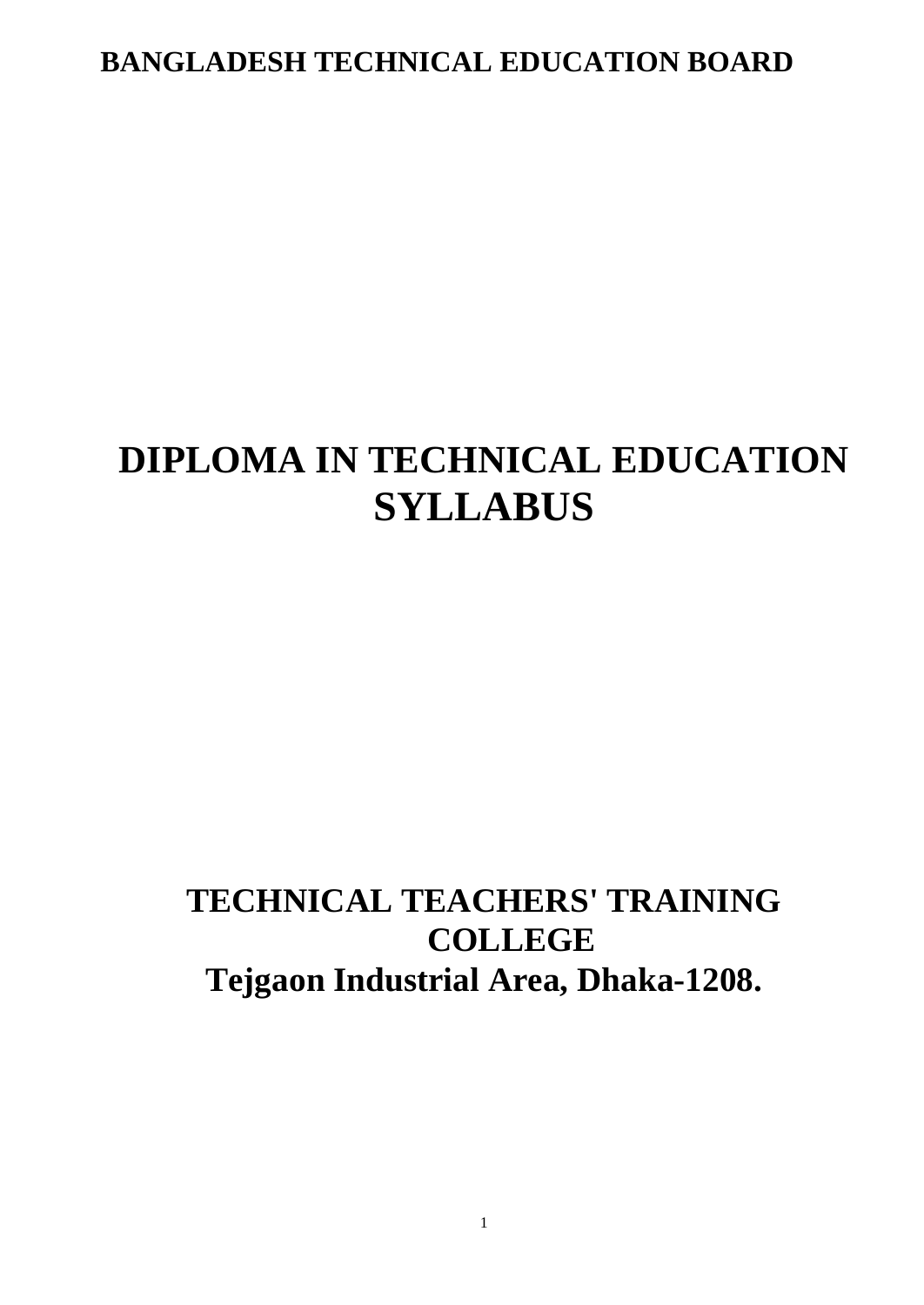## **COURSE CONTENTS**

## **Common Courses in Pedagogy, Education & Science :**

#### **ED- 1114 Instructional Planning & Methodology**

**Education and Educational process:** Teaching methods and teaching techniques; Evolution of teaching methods; Teaching-learning process, student centered and activity oriented education

**Instructional planning and Instructional process :** Systems approach, instructional planning proccss of instructional planning, relation between techniques of teaching and success in learning; content materials arranged in logical sequence, the topic precedent diagram, the scheme of works.

**Teaching-learning strategies :** Lecturer, Demonstration, Question-answer, Discussion, Project, Heuristic Case studies, Seminar, Role playing, Simulation, Programme Instruction, Conference, Workshop practice, Problem solving,Inductive, Deductive, Analytic and Synthetic.

Criterion for selecting methods of instruction.

Efficiency in teaching (qualities of teaching), Psychological basis of teaching, different skill in teaching, technique of developing skills in teaching, team teaching; Micro-teaching concept, process and use.

Lesson classification, lesson planning-introduction, development, consolidation, evaluation of lesson plan and evaluation of teaching, knowledge and skill lesson plan; product and process objectivestaxonomy of educational objectives; selection and use of appropriate learning resources ( lab. sheet, work sheet, exercise sheet, assignment sheets etc.) to enrich teaching-learning processes.

#### **ED- 1123 Educational Psychology**

Introduction to Educational Psychology. Students' growth development and learning. Physical basis of sensation and perception. Motivation and emotion.

Modern theories of Learning. Transfer of Learning. Retention and forgetting. Attitudes. Attention and interest. Intelligence and its measurement-different scales. Individual differences and Learning. Personality evaluation.

**Practical Experiments/Sessional**: Experiments on memory drum,colur perception, illusion, projective test.

#### **ED- 1132 Educational Technology**

Educational Technology-definitions & sope. Communication: types of communication-basic principles of communication & teaching learning process, Communication & media, Commnication & Interaction.

**Learning resources :** types of resources (teaching aids). Soft ware & Hard ware, Projected, Non projected, Print, Non print. Audio Visual aids- chalk board, OHP, film projects-radio, audio records & players, video-recorders player, T.V. duplicators. Psycho-philosophical factors of use of a.v. aids in teaching learning process ( theory of a.v. instruction) functions of a.v. aids.

Planning for Learning Resources-in teaching-learning process. System approach-definition, components of instructional system,designing a system. Criterion for selecting different learning resources-Instructional kits, Developing a.v. aids- Instructional material development (programmed learning), module, leaflet.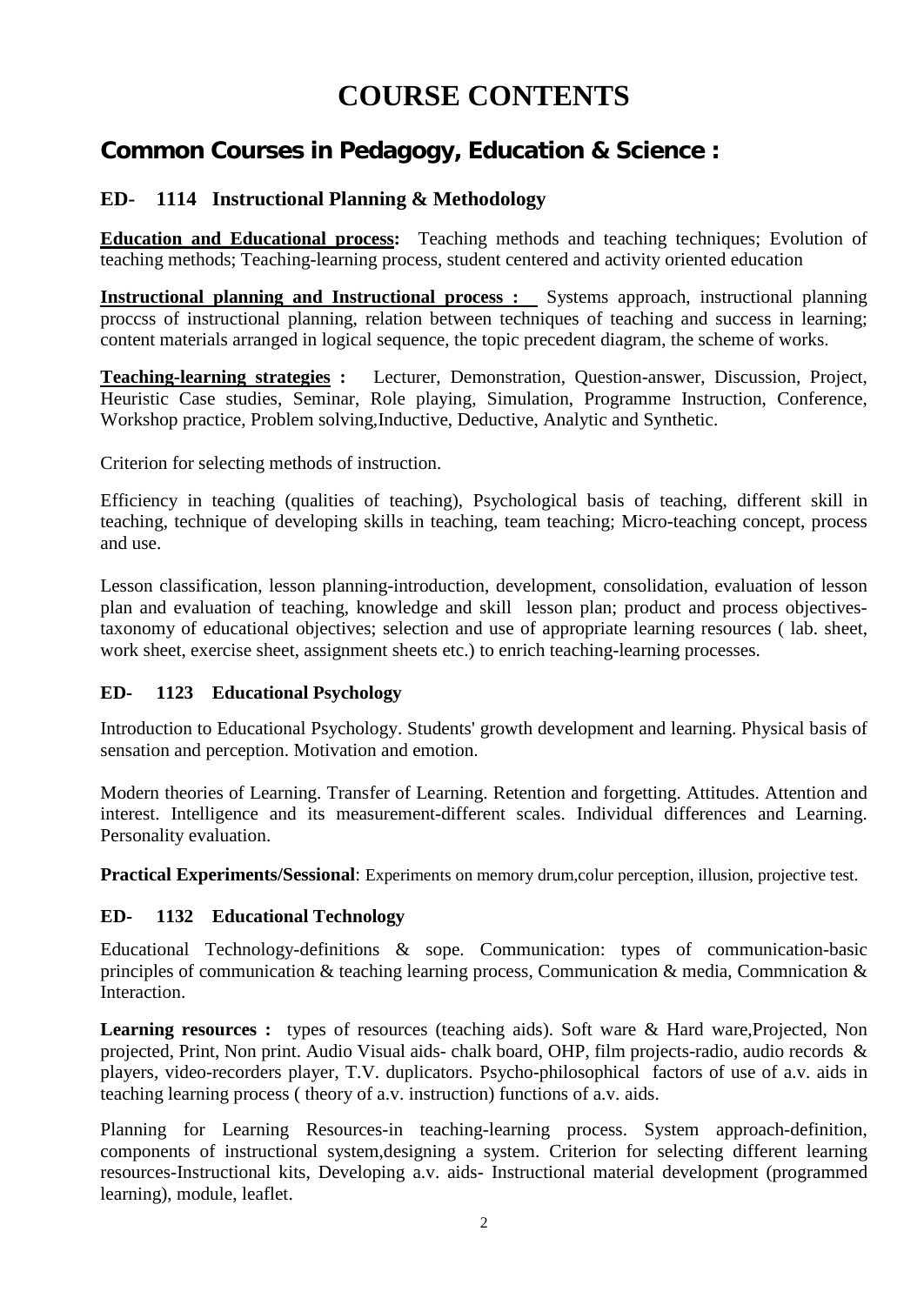Computer aided learning. Resource center. Maintaining a.v. equipments & learning Resource Centre.

**Practical Experiments :** Preparation and production of a tutor's learning resource package for chalk board. Preparation and production of a learning package : (a) for Flannel board/Jute board (multipurpose use), (b) for magnetic board by magnetic bound materials. Preparation of over head projector transparencies- (a) simple-text/figure (b) overlapping (c) revelation (d) animation Lay out for and preparation of Teachers' activity sheet & students activity sheet e.g. Lecture note/ Handout/ Job sheet/ Operation sheet/ Experiment sheet/ Laboratory sheet /Assignments sheet. Preparing chartsusing different techniques/bulletin board. Basic operational and maintenance skills of audio-visual equipments- (a) OHP (b) Episcope (c) film projector (d) Slide projector (e) Still camera (f) Videorecorder (g) sound Slide prijcetor (h) Electronic stencil cutter (i) Photo copier (j) Transparency maker (k) Duplicating machine.

#### **ED- 1243 Testing and Evaluation in Education**

Role of measurement in human life. Historical background of measurement in Education. Test, Measurement, Assessment and Evaluation-definitions-differences, functions of measurement & Evaluations to teachers, Students, Administrators, Parents.

**Classifications of tests :** classroom test, standardized test, placement,formative, diagnostic and summative. Characteristics of a good test. Basic principles of test construction (planning the test). Essay type test-advantages & disadvantages-methods of improving the test . Objective type testdifferent types of objectives type of tests, principles of construction. Performance testing, skill testing, for practical works of laboratory work, Intelligence test, Aptitude test, Attitude test, Personality test, Inventory,anecdotal record.

Rating Scale, observation schedule, (skill assessment ) Course work assessment, Item analysis, Scoring, Grading, Reporting, Interpreting, Test Scores. Basic quantitative concepts-central tendency, variability, percentiles-ranks, kurtosis, regression, correlation, normal probability curve & its application.

#### **ED- 1254 Technical Edcation in Bangladesh**

History of the development of Technical Education in Bangladesh. Education system-General Education vis-a-vis technical & vocational education. Problems and prospects of technical educationin Bangladesh with special references to polytechnic and vocational institutes. Future changes of technical education in Bangladesh. Comparison of technical education system with other countries.

Curriculum design and development, stages of curriculum development, approaches to the design of curriculum-different curriculum models. Development of curriculum in technical education in Bangladesh/ guide lines. Technical Education curriculum in Bangladesh-retrospeet and prospect.

#### **ED- 1262 Communication in Tcachnig & Learning**

- Unit I: Communication, definition, nature, concept and scope. Theory of communication. Types of Communication. Communication cycle. Communication and language: Communication through speech, handwriting, printing, telecommunication
- Unit II: Person to person, small group, large group and classroom oral communication. Goal directed communication. Communication and learning.The teachers as a communicator.Language sense, style, meaning, feedback. Lecture and Lechure demonstration as cimmunication Interaction. Role of teacher as resourceful communicator.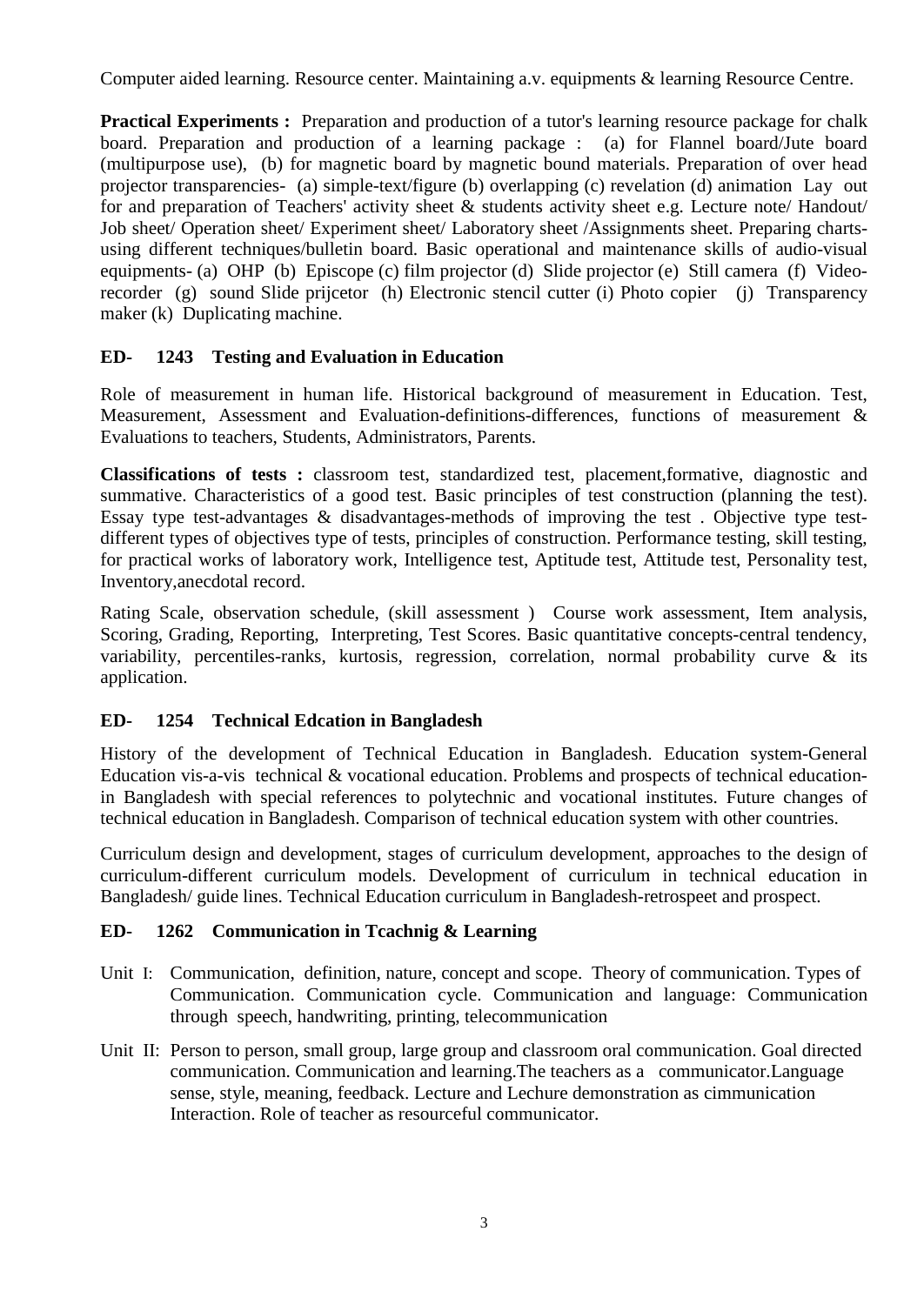Unit III: Lecture types. Debate. Discussion. Speech evaluation. The novice speaker/ teacher how to develop his shills and competence.Microteaching as a method of developing skill and competence: Teaching skills, Link practice Role of supervisors in Micro-teaching.

**Practical experiments** : Criticize fellow speaker and Microteaching practice. Prepare a 5 minute informative speech. Write a review on Debate or discussion not exceeding 100 words. Description of an incident or event or phenomenon. Story writing.

#### **ED- 1202 Practice teaching**

Preparation of Scheme of Work, Lesson Plan & other teaching materials for designated classes on departmental subjects. Practice Teaching is it be conducted at Polytechnics under guided supervision. At least 24 lesson plans for 24 classes including practical classes (duration at least 4 weeks).

#### **SC- 1112 Applied Mathematics-I**

**Algebra :** Binomial Expansion for negative integral index. Exponential Theorem and Logarithmic series. Demoiver's theorem and its aplications. Determinant and its applications.

**Trigonometry :** Demoiver's Theorem and its applications. Inverse circular functions.

**Calculus :** Differential- functions,area,change of function, differential, co-efficient, differentiationfunction of function, implicit function, explicit function, differential co-cfficient, geometrical meaning of differential co-efficient, successive differentiation.

**Integration :** Fundamental integrals, method of substitution, integration by parts, rational integrates

**Set Theory :** Fundamental idea of set theory.

**Statistics :** Measures of central tendency & variability.

#### **SC- 1123 Applied Science**

Stress, Strain, hooks law, different types of strain, modulus of elasticity, posission's ratio

interrelation between elastic constants, limiting value of poission's ratio, elasticity of gases, deformation of beam by bending, bending moment, cantilever,friction, Co-efficient of friction, laws of friction, applications-Kinetic energy of rotating bodies, moment of inertia, radius of gyration calculation in different cases.

Kinetic theory of gases, idesl  $\&$  real gas-gas-liquid transition Properties and behaviour of longitudinal and transverse wave. Simple harmonic motion, resonance in sound.

Refraction of light through prism & lenses; combination of lenses, dispersion of light. Visible spectrum and colour, Optical instruments. Direct current circuit: Kirchoff's law & their application, principle of wheatstone bridge  $\&$  its applications, magnetic effect of current, Ampere's law  $\&$  its applications, magnetic field due to long straight wire & solenoid, electromagnetic induction, lenze's law, inductance, principle of electric generator.

Chemical reactions, acids, bases & salts-application to engineering problems, atomic structure and bonding ( covalent and ionic) electrochemical reactions.

**Practical experiments :** Investigating properties of different materials and verifying hook's law. Investigation the nature of elongation of a wire with stress and determination of young's modulus of a wire. Investigating dynamic and static friction. Investigating rotational motion of different bodies  $\&$ 

finding the moment of inertia of a fly wheel. Investigating properties of gases & verifying Boyle's law & charles' law. Determination of the refractive index of a material/glass. Determination of the focal length and hence to find the power of a lens. Investigating the properties of acid, base & salts. Investigating different circuits. Verification of Ohm's law. To obtain operating characteristics of a filament bulb and to predict its operating filament.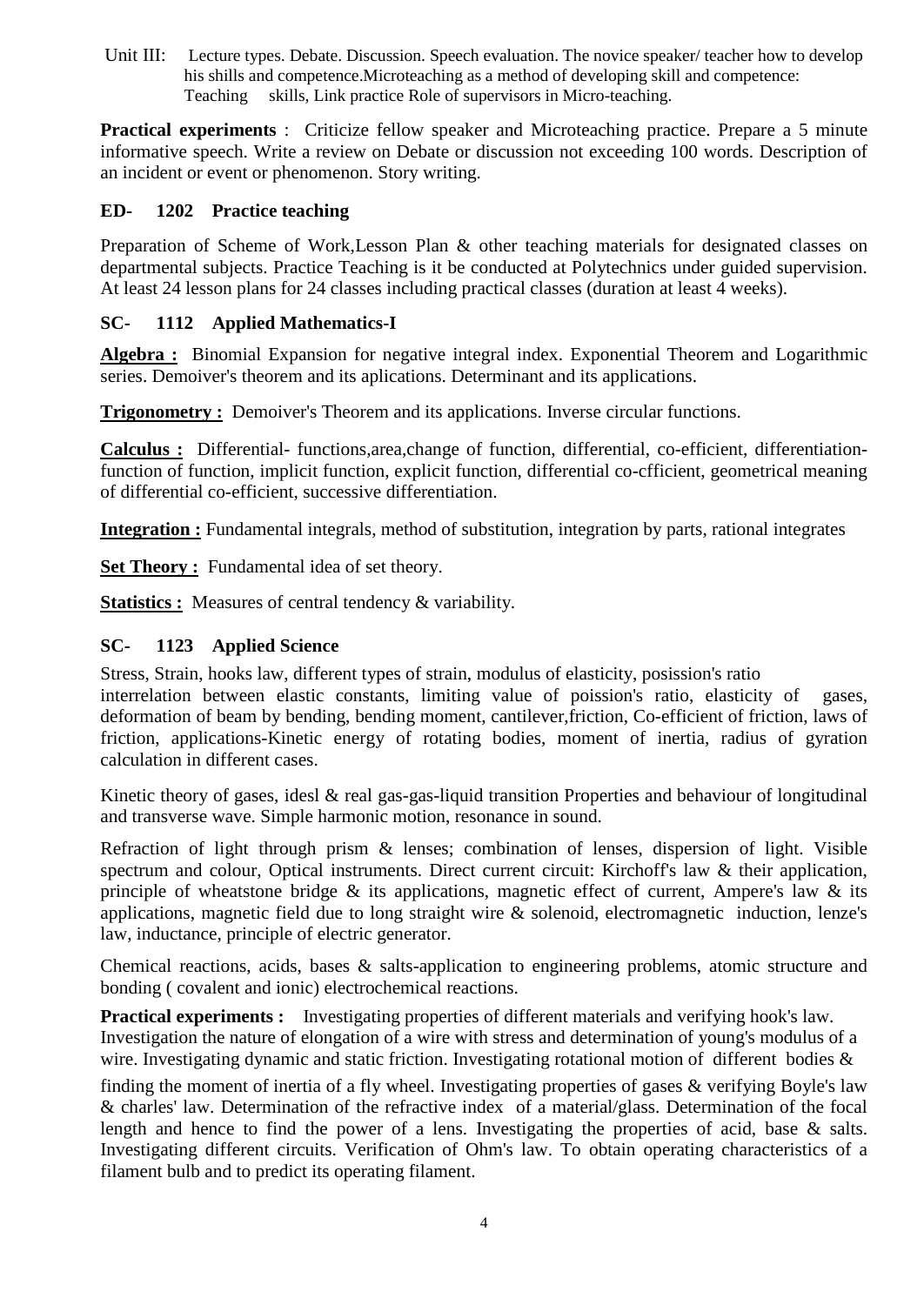#### **SC- 1232 Applied Mathematics-II**

**Algebra:** Partial Fractions, Matrices and its solutions, Summation of series, Convergency and Divergency.

**Calclus :** Maximum and Minimum, Indeterminate forms, Definite integrations, Beta and Gamma functions,

First order differential equations.

#### **Geometry :** Straight lines, Pair of straight lines Parabola and Hy-perbola.

**Vectors :** Definitions, Laws of vectors, Simple applications, Dot and Cross products of vectors and its applications.

#### **SC - 1243 Applied Mechanics**

Introduction and Basic concepts. Resultant and Components of forces; Free body diagrams, Equilibrium of Co-planar and Non Co-planar forces, Centroids, Moment of inertia of area and mass, Kinematics of absolute and relative motions, Friction, Maximum and Minimum forces, Basic mechanics, kinetics of rectilinear and curvilinear motion of particles, Principles of work and energy.

#### **SC- 1251 Computer Applications**

General desciption of microcomputer systems. Commonly used commands of PC/MS DOS and Windows. Principles of data storage-floppy diskettes, floppy disk drives and hard disks. Rules for naming and managing files. Detailed styudy of selected software packages. Application of software packages in the production of teaching-learning materials.

**Practical :** Practicing DOS and Windows commands. Completing exercises designed by the class teacher which will cover the key commands and facilities of a selected software package. Exercises to produce instructional materials using a selected software package.

#### **GS- 1112 Cominucative English-1**

#### **Theory :**

- A. **Listening Sklil : Follow-short talk social exchange, question answer, instruetion and sct aecondingly Take notes flom short talk, story and explanation and answer questions that follow in written form.**
- A. **Speaking Skill:** Control of Demonstrating-ask and answer questions,request and offiers, accept and refuse, Particlpate real life conversations in classroom. Workplace and various social situations.
- B. **Writing Skill : Writing skill :** Rcinforce grammatical skill, devciop paragraph from hints, write shon paragraph on given topic, write formal and informal tetters, write cover letter and resume.

#### **Practical : Based on theory.**

#### **GS- 1222 Cominucative English-II**

- A. **Speaking Skill :** Control of Demonestration- obtaining information on events objects process.
- B. **Reading Skill** : Spelling, meaning and uses. Reading texts related to everyday life, the enbironment as well as matters related to technology e.g. tools, machines, production process, engineering materials, science passages and identify related idas of life and nature, science and technology .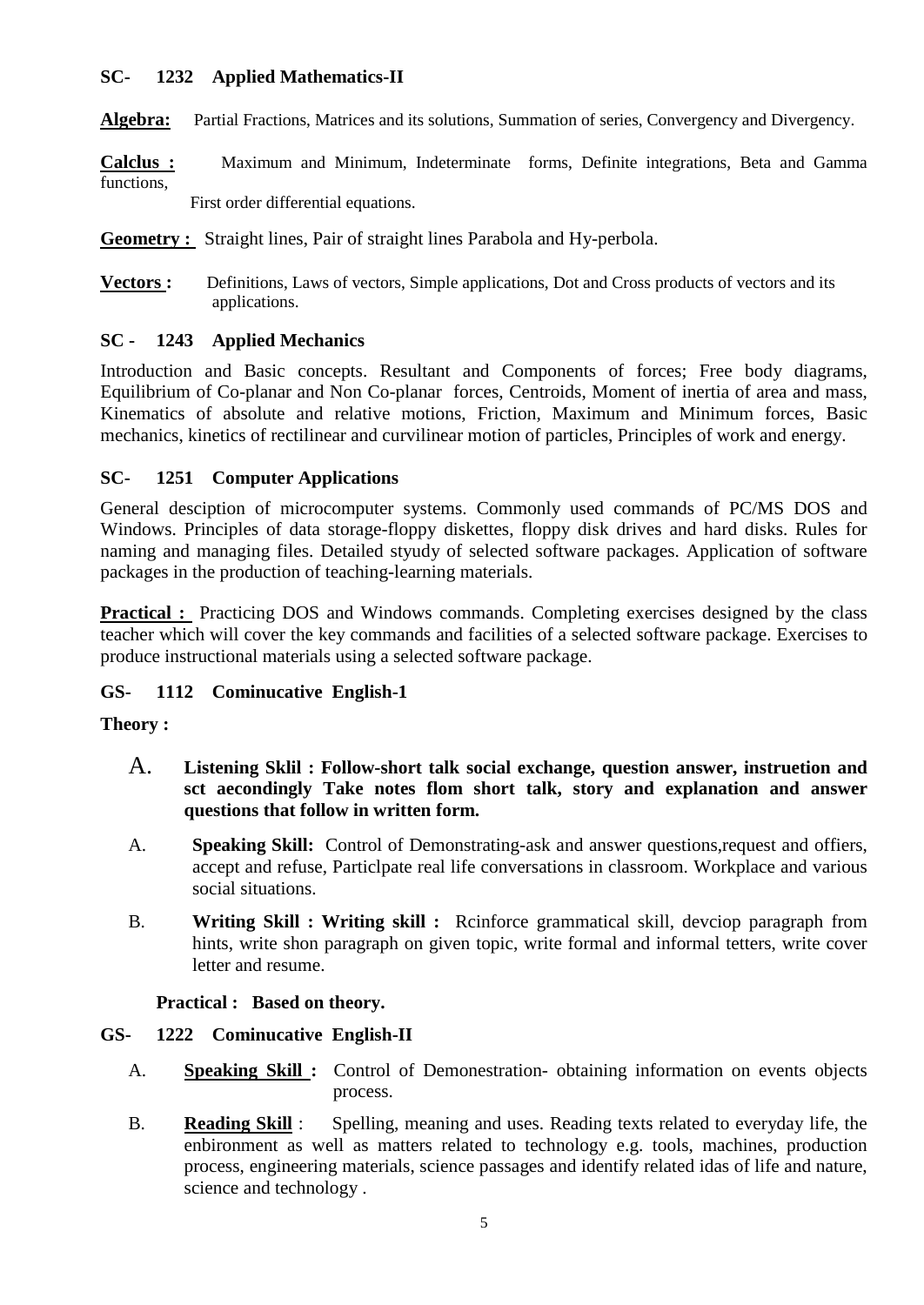**C. Writing Skill : Essays and reports on given topic related to Civil/ Electrical and Electronics Mechanical Technology e.g. construction process, generation, telecommunication, production process, industrial hazard, natural resources, modern scienee and technology.**

**Practical : Based on theory.**

### **Tcehnology coursess in Electrical & Electronics Engineering.**

#### **EEE - 1113 Measurements and Networks (Technology I )**

Basic principles of analogue & digital instruments. Basic design, construction and operation of cathode ray osilloscopes. Comparison of analogue and digital instruments. Loading effect of instruments. Shunt and multiplier design. Measurement of Power and wattmeters. Measurement of enegy and energymeters. Power factor and frequncy measurements. Electric circuits and network theorems - Kirrchhoff's laws, solving equations with two and three unknowns, superpostion theorem, Thevenin's theorem and its equivalent circuit, Nortons theorem and its eqluivalent circuit, delta/star and star/delta transformations, Network solution using a computer. Maximum power transfer theorem. Mathematical and trigonometrical representation of phasors. Significance of operator J and its application in ac circuit analysis, R-L-C resonant ckt-series and parallel. Types of transients. Electrical differential equations and their solutions. Time constant. Steady state and transient response of R-L and R-C series circuit. Fundamentals of filters. Introduction to Fourier analysis.

**Practical Experiments :** Design and test shunts and multipliers. Measurements of amplititude, frequency and phase using the CRO. Investigate loading effects of digital and analouge instruments. Measurement of Power,energy,Power factor and frequency. Investigate Kirchhoff's superposition,Thevenin's and Norton's theorem. Investigate Star-Delta networks. Simulation and solution of networks, using a computer. Investigate steady state and transient response of R-L and R-C series cirlcuits. Investigate the characteristics of single pole filters. Harmonic detection of Fourier components.

#### **EEE 1123 Basic Electronics ( Technology II )**

Introduction to semiconductor materials- charge carriers in semiconductors- holes and electrons, Ptype and n-type impurities. Semiconductor Diodes- N junction, V-I characteristics, special purpose diodes. Power Supplies - full wave & Half wave rectifiers, Filters & voltage regulation ; Bipolar